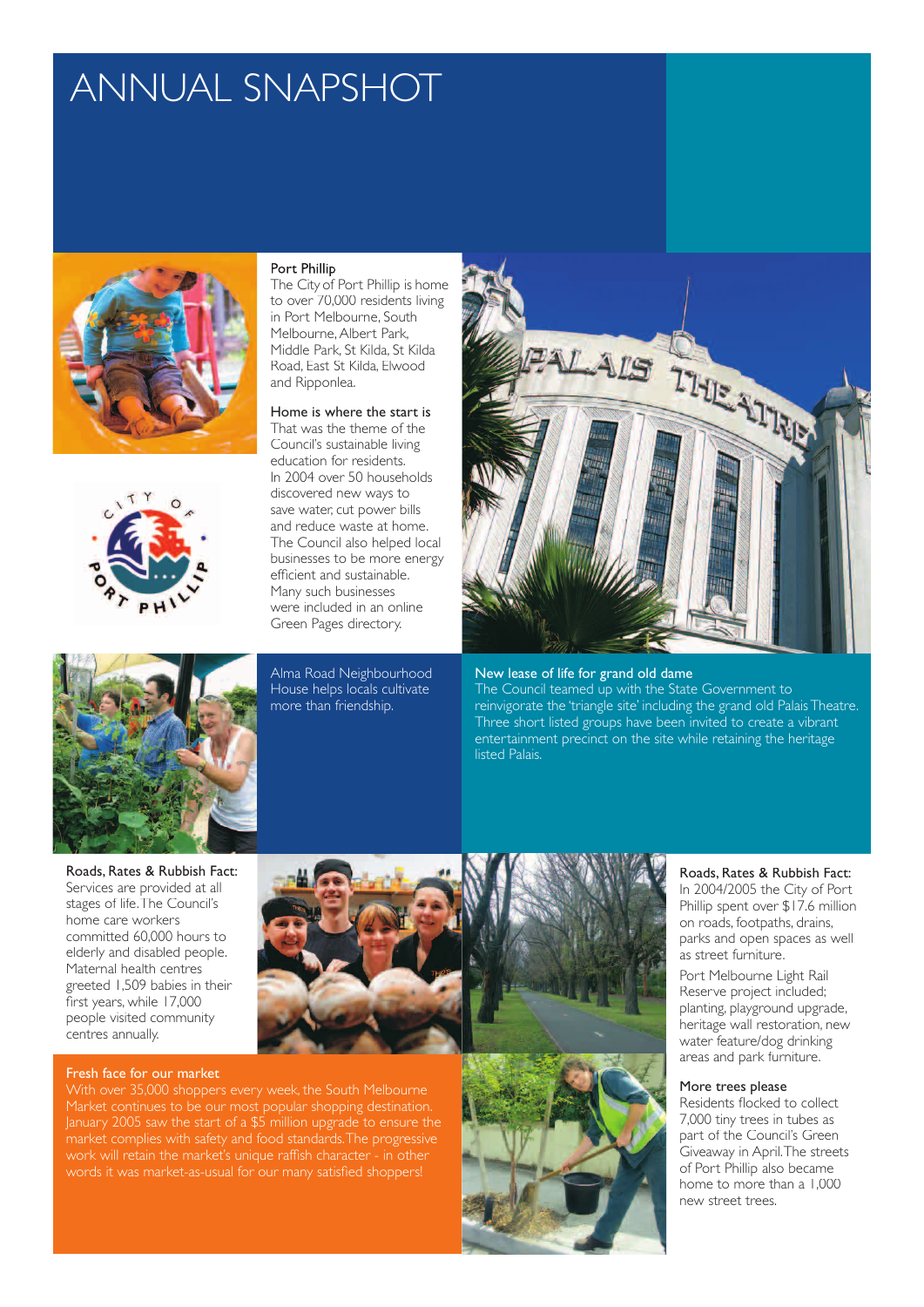Port Phillip faced a massive clean-up after ferocious storms in February. Some of the fallen timber was recycled into street furniture and playground equipment.





## More books, more DVDs, more hours

Over 52,000 people used their Port Phillip library membership during over 570,000 library visits. It's a remarkable success story with more than a million items borrowed! Council increased spending on library books and other items by 20%. Opening hours also increased, with Albert Park branch opening on Sunday afternoons (from July 2005), lifting the total weekly opening hours to 218.

National wide statistics show that more people visit libraries than the cinema.

## Beach vanishes in stormy weather

Middle Park Beach needed replenishing after it vanished during torrential downpours and storms in February. Kerford Road Pier also took a beating and tonnes of extra litter (including thousands of syringes) were collected in daily sweeps of all our beaches. Council and residents were overjoyed when the State Government announced that Middle Park would benefit from a multi-million dollar beach restoration fund.



## Sandridge with the lot

from Garden City to the beach. Soon a new bicycle path will link Webb Dock and Beacon Cove. When along Beaconsfield Parade to St Kilda – now that's a good

contributed to plans for and the waterfront. Melbourne to St Kilda.





#### One sweet promenade

Landscape architects commenced planning the long overdue upgrade of St Kilda Beach Promenade between the Marina and Beaconsfield Parade. The plans, which will go on display later in 2005, envisage a longer, wider and safer promenade with all ability beach access.

The rebirth of the now derelict West Beach Pavilion also moved a step closer to reality. Contracts have been signed for a vibrant, affordable new café and public space for community events, to be opened in 2006.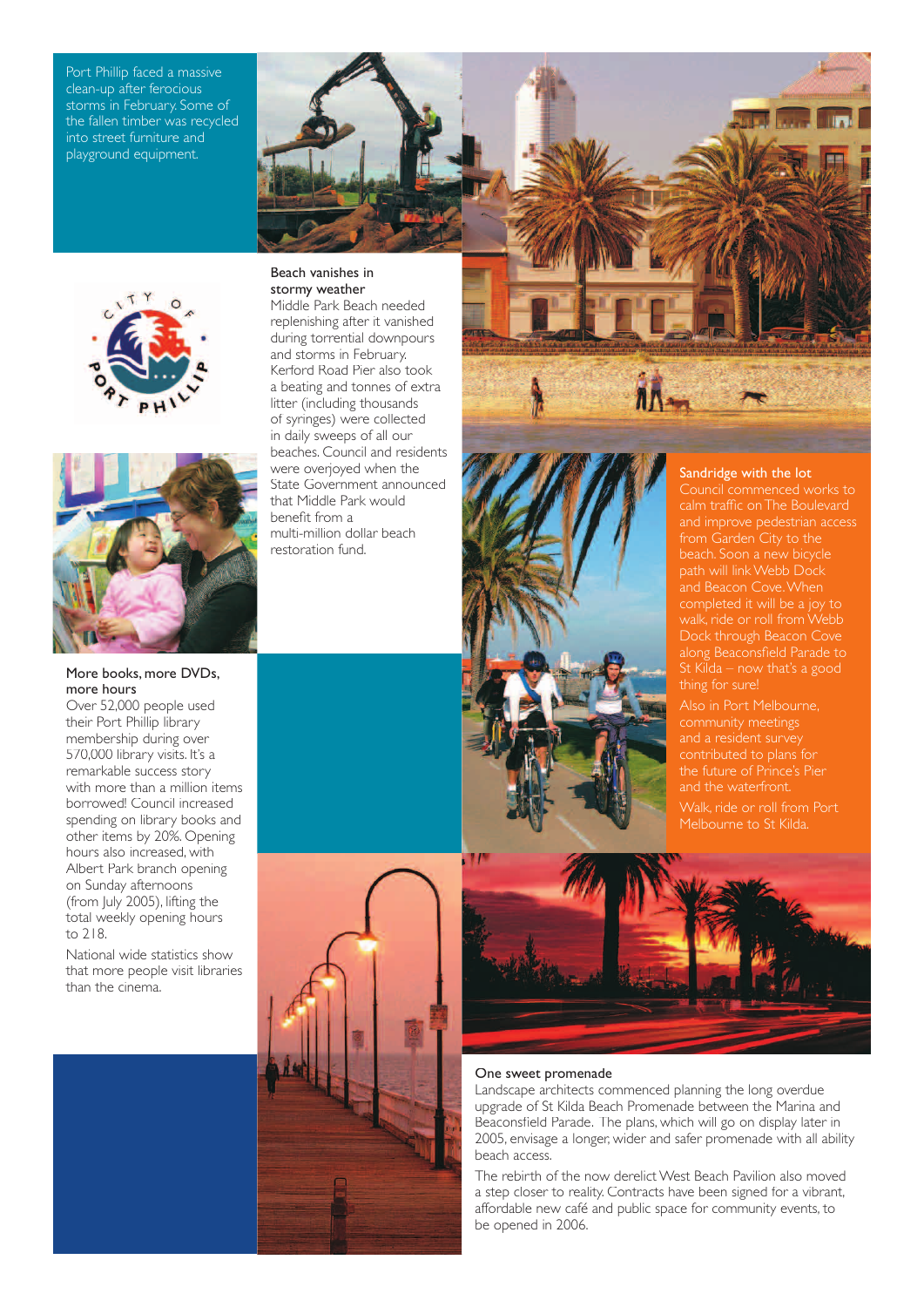

council know about a problem.

## Women in majority

Four new women councillors were elected to the Council in the November poll. Janet Cribbes, Janet Bolitho, Karen Sait and Judith Klepner joined re-elected councillors Darren Ray, Peter Logan and Dick Gross as Port Phillip's Council until 2008.

Council farewelled four councillors who did not stand for re-election David Brand, Carolyn Hutchens, Julian Hill and Liz *Iohnstone*.

## ASSIST at your call

The ASSIST service responded to over 200,000 enquiries in 2004/2005. Independent research commissioned by the Council found that most people were happy with the response to their first call or visit. Port Phillip's website also received nearly 300,000 visitors in the 12 months to June 2005.



Roads, Rates & Rubbish Fact: The Council answered 170,000 queries on planning and managed 1,600 planning applications.

Mayor Darren Ray welcomed Sir John Dawanincura, Secretary General of the PNG Commonwealth Games Association to Port Phillip

## Making the most of our town halls

Port Melbourne, South Melbourne and St Kilda Town Halls are grand community landmarks and the Council plans to make the most of these irreplaceable community assets.

A building permit has been granted for extensions to the St Kilda Town Hall to accommodate most of the Port Phillip staff. ASSIST service counters will remain at all town halls. The consolidation of staff at St Kilda will make more space available for community activities at South Melbourne.

Construction will start late in 2005.





## PNG become our games partner

Council adopted Papua New Guinea as our Commonwealth Games partner nation in the lead up to M2006. It's all part of a Getting Involved strategy aimed at boosting local participation. It was announced that the men and women's triathlon will be held in St Kilda, while the marathon and road cycle races will pass through Port Phillip.